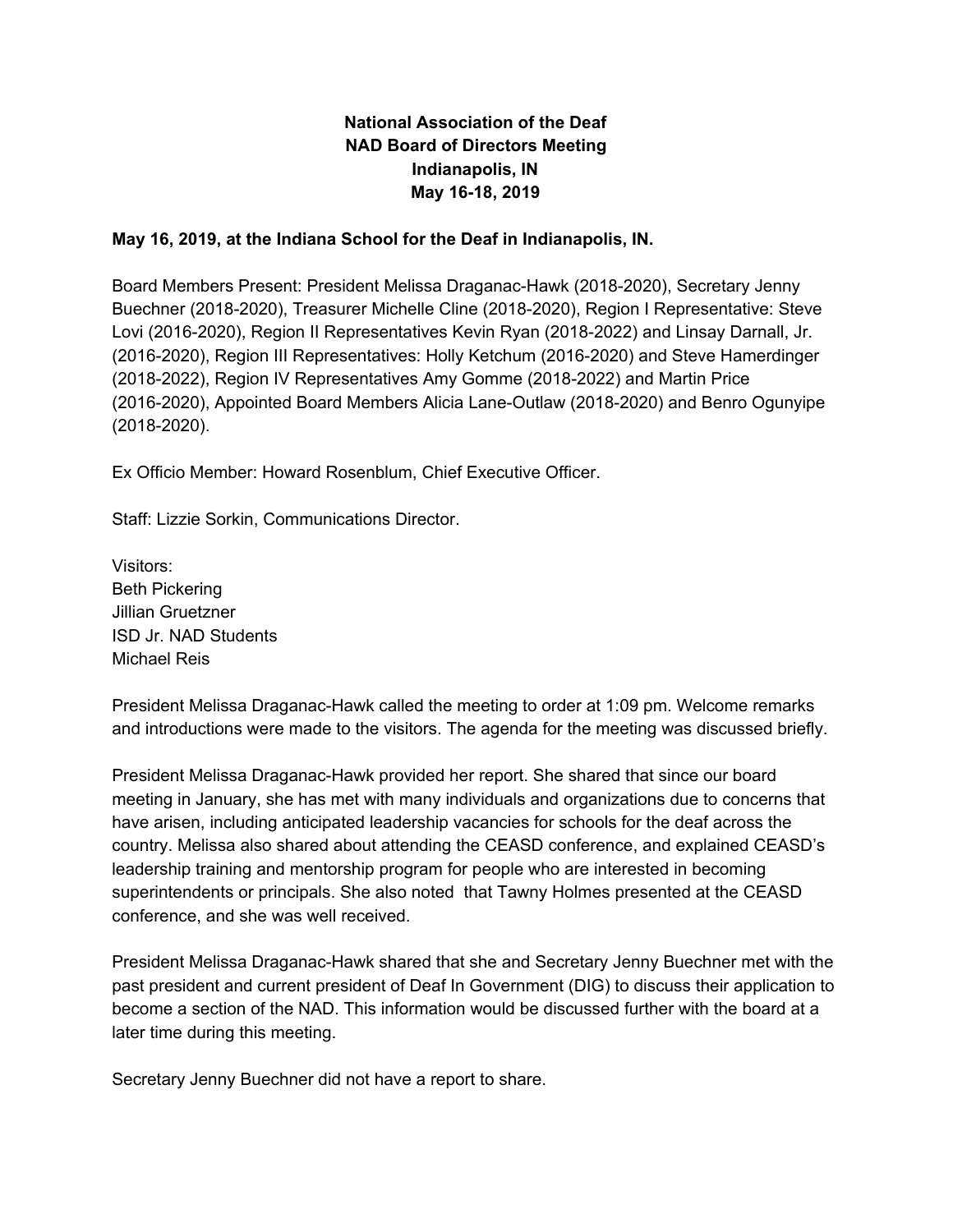Treasurer Michelle Cline did not have anything to discuss except for the 2019-2020 budget which is on the agenda for a later time during this meeting.

Chief Executive Officer Howard Rosenblum provided his report. Some staffing changes have been made, and the board has been made aware of the upcoming changes. He also discussed the lawsuit between the NAD and Harvard and MIT. It was explained that the process has taken a while due to settlement discussions and the Motion to Dismiss by Harvard and MIT, which the judge threw out and ruled in NAD's favor with a few small exceptions. Harvard and MIT are now attempting to negotiate settlements with the NAD again. Further information will be forthcoming after the entire case is settled, which could take time.

Howard also shared that the NAD Gala will be held on October 29th, in Los Angeles. Further details will be shared with the board as soon as they are finalized.

Howard added that they are approaching the end of a federal prison accces case, and hope that the result will help improve state prisons in providing access for deaf and hard of hearing inmates.

Howard explained that the Policy Institute, led by Zainab Alkebsi, continues to work with federal agencies on policy issues, and is also conducting ranking project on evaluating accessibility for professional stadiums, and accessibility for airlines and trains. There is a need for assistance in collecting information from professional stadiums with photos to demonstrate what each stadium have for accessibility.

Howard Rosenblum and Education Policy Counsel Tawny Holmes, along with CEASD reps Barbara Raimondo, David Geeslin, and Jeff Bravin met with representatives from the American Speech-Language and Hearing Association (ASHA) about their position statement that was distributed in the spring of 2019.

President Melissa Draganac-Hawk called for a recess at 2:08 pm.

The meeting resumed at 2:17 pm.

Treasurer Michelle Cline shared the most recent report for FY 2018-2019 with the board. There was a discussion about how the NAD could save AV costs at the Biennial NAD Conference.

Introductions of Board members were made for the Jr. NAD students who observed the meeting.

President Melissa Draganac-Hawk led a discussion on whether the NAD should keep its biennial National Leadership Training Conference (NLTC). It was decided by the board that NLTC will continue as is for the time being. There was a discussion about how we can respond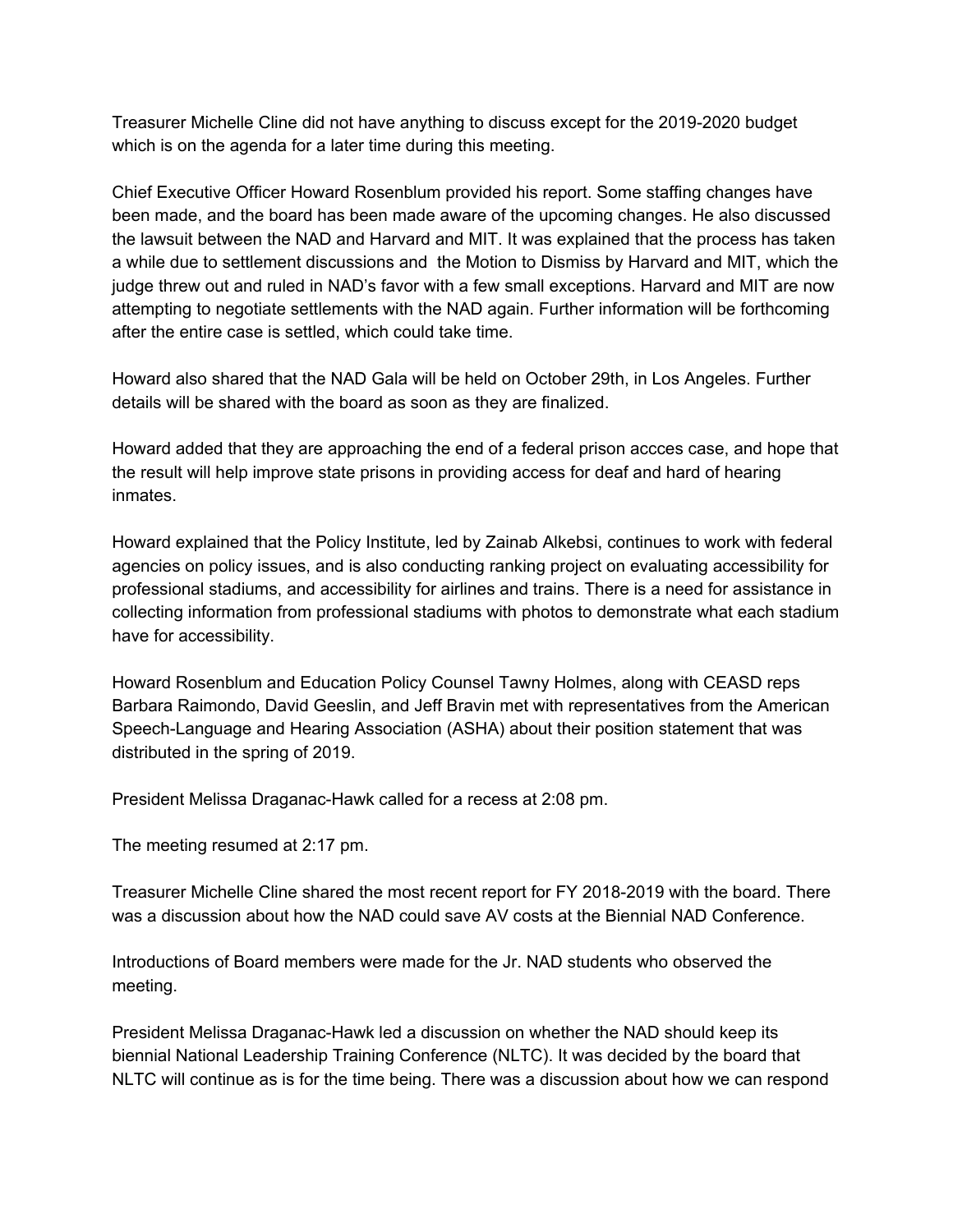to various concerns of State Associations, and support State Associations in preparing for the Biennial NAD Conference, and the Council of Representatives (COR) through training at NLTC.

The Board discussed workshop topics and presenters for the 2019 NLTC conference.

President Melissa Draganac-Hawk called for a recess at 3:55 pm.

The meeting resumed at 4:07 pm.

The board continued its discussion of NLTC workshops, and how to support State Associations in preparing for COR.

President Melissa Draganac-Hawk and Jenny Buechner shared with the Board about the meeting with DIG past president Christopher Samp, and current president Cham Lee. The Board reviewed the history of how DIG came to the idea of wanting to become a section, and how the members were engaged in the process. The Board also discussed concerns shared with them from various DIG members about the process of becoming a NAD section, as well as what the DIG board communicated to its members.

MOTION: Steve Lovi moved to have a vote among the board members on whether DIG should become a section of the NAD at this time or not. Seconded by Martin Price. CARRIED.

The board conducted a vote, and it was decided that DIG will not become a section of the NAD at this time.

President Melissa Draganac-Hawk called for a recess at 5:24 pm.

# **May 17, 2019, at the Indiana School for the Deaf in Indianapolis, IN.**

Board Members Present: President Melissa Draganac-Hawk (2018-2020), Secretary Jenny Buechner (2018-2020), Treasurer Michelle Cline (2018-2020), Region I Representatives: Liz Hill (2018-2022) and Steve Lovi (2016-2020), Region II Representatives Kevin Ryan (2018-2022) and Linsay Darnall, Jr. (2016-2020), Region III Representatives: Holly Ketchum (2016-2020) and Steve Hamerdinger (2018-2022), Region IV Representatives Amy Gomme (2018-2022) and Martin Price (2016-2020), Appointed Board Members Alicia Lane-Outlaw (2018-2020) and Benro Ogunyipe (2018-2020).

Ex Officio Member: Howard Rosenblum, Chief Executive Officer.

Staff: Lizzie Sorkin, Communications Director.

Visitors: Beth Pickering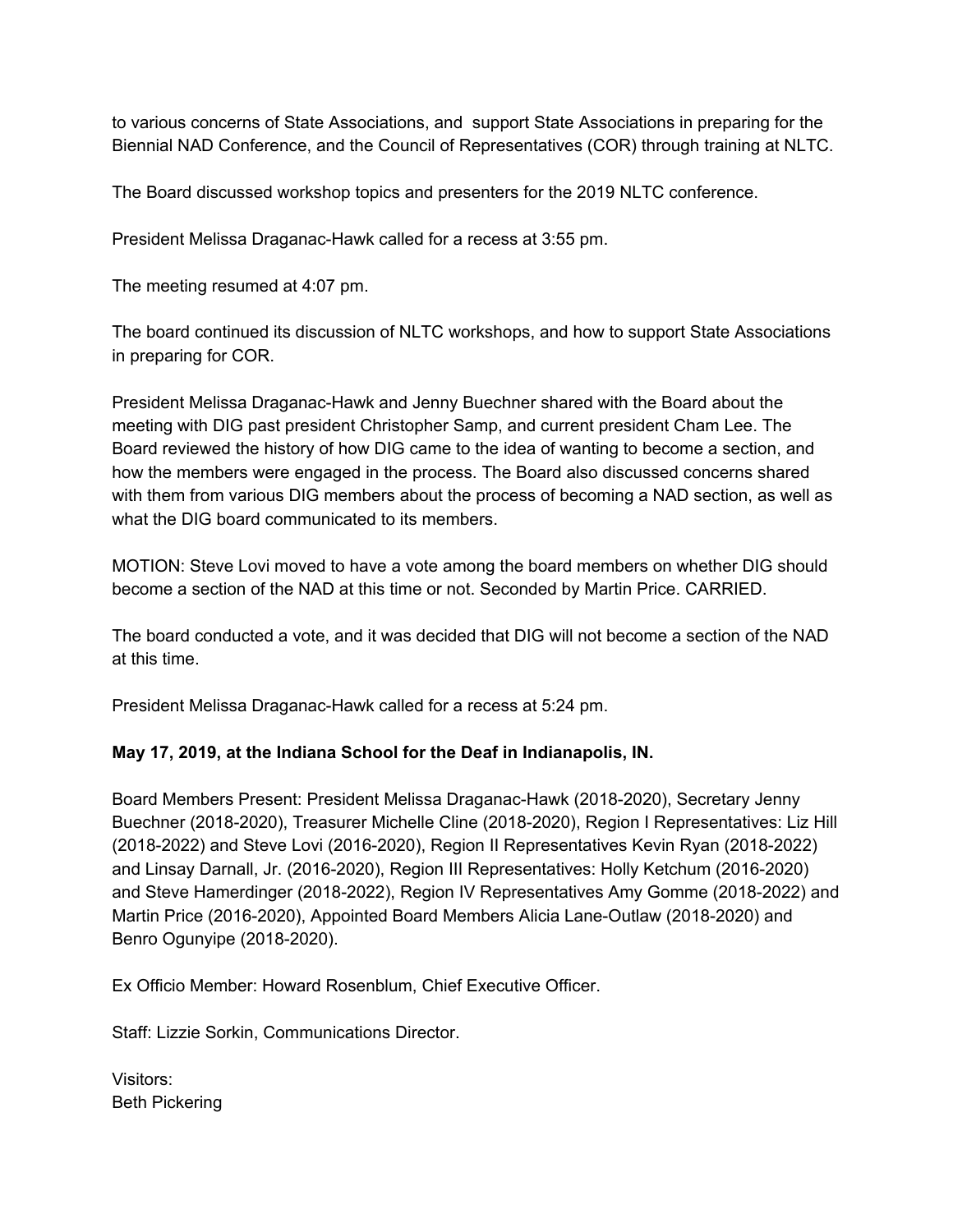Brandon Cooper Barb Gantt Charlene Sculley

President Melissa Draganac-Hawk resumed the meeting at 8:13 am, and called for an executive session.

President Melissa Draganac-Hawk called for a recess at 9:58 am.

The executive session resumed at 10:14 am.

President Melissa Draganac-Hawk called for a recess at 11:31 am for lunch. The board ate with the high school students of ISD.

The executive session resumed at 12:28 pm.

President Melissa Draganac-Hawk ended the executive session at 12:55 pm and also called for a recess. The Board attended an assembly featuring a presentation from the students who had traveled to India for school.

President Melissa Draganac-Hawk resumed the meeting resumed at 2:11 pm.

The board received diversity training on Autism Spectrum Disorder from Bonita Ewan and Nikki Reineck.

President Melissa Draganac-Hawk called for a recess at 3:10 pm.

The meeting resumed at 3:22 pm.

Region Representative Reports.

Liz Hill and Steve Lovi, Region I Board Members did not have any pressing items or additional report to share.

Kevin Ryan and Linsay Darnall, Jr., Region II Board Members shared that there are some concerns within Ohio and Michigan State Associations but nothing that needs the board's immediate attention.

Steve Hamerdinger and Holly Ketchum, Region III Board Members did not have any pressing items or additional report to share.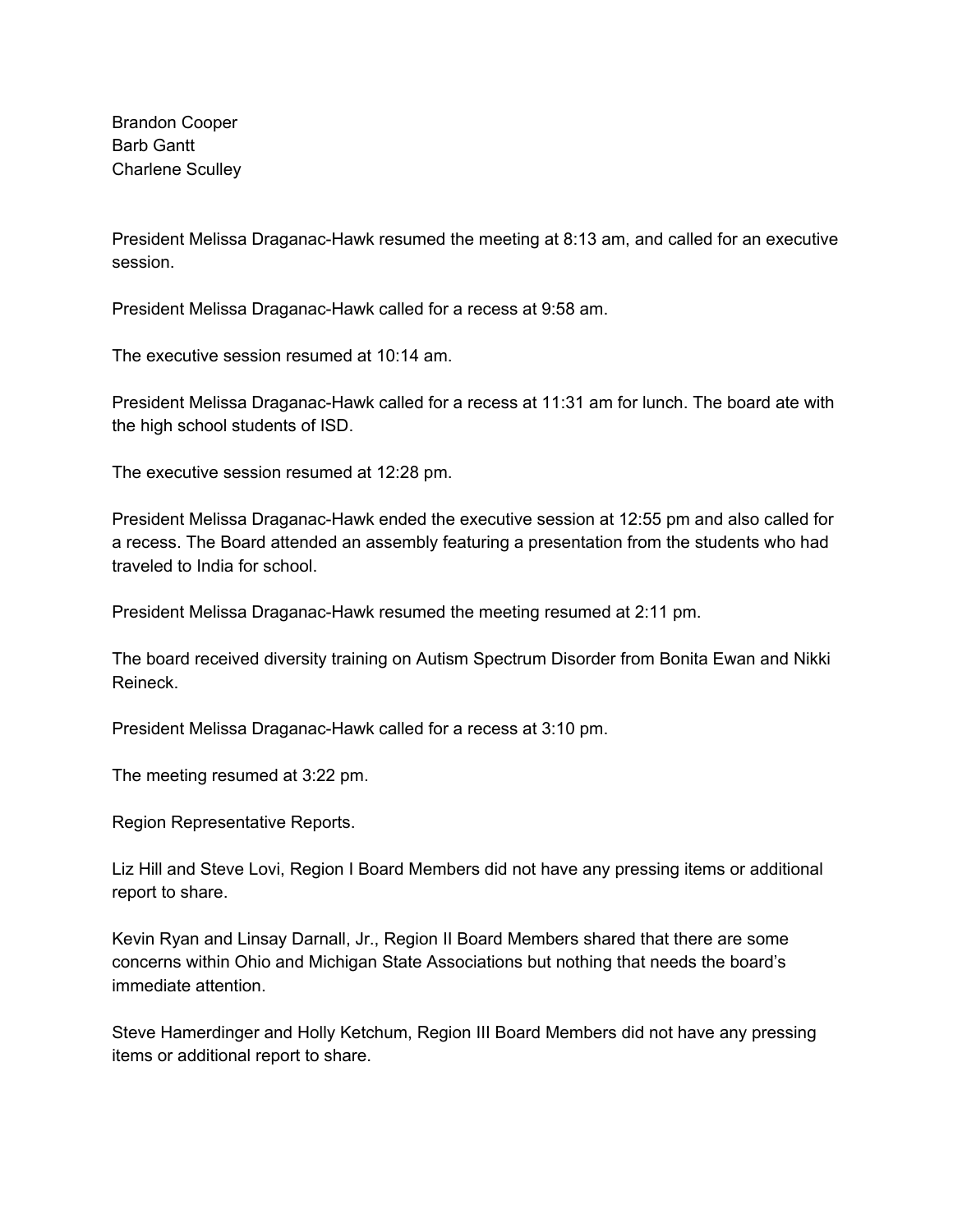Amy Gomme and Martin Price, Region IV Board Members shared that Oregon passed a law to support and fund communication facilitators. Hawaii passed a law that requires open captioned films in movie theatres with no sunset provisions.

Appointed Board Member Benro Ogunyipe did not have any pressing items or additional report to share.

Appointed Board Member Alicia Lane-Outlaw shared that she had suggestions for Social Media guidelines from the outreach committee recommendations which has been discussed with Governance Chair, Liz Hill, to include in the Board Policy Manual.

Diversity Strategy Team (DST) Board Liaison, Amy Gomme shared that there are 5 women on the committee, and the majority are Latinx with one Asian. The committee would like to add individuals who are men, LGBT, and/or Black to expand diverse representation. The board members discussed ideas for recruiting people for DST.

It was also shared that a magazine with inappropriate content printed decades ago by the NAD was found at headquarters and the Board discussed how to address it. It was decided prior to the meeting that a public notice is needed, however board input was needed to determine some word choices in the message that will be distributed to the community in the near future.

Strategic Plan Committee Chair, Alicia Lane-Outlaw shared that the committee will be reviewing Vision 2020 and providing a report. They are also requesting recommendations of consultants who are experienced and knowledgeable in strategic planning.

CEO Howard Rosenblum shared that after the Interpreter Referral Agency Task Force provided its work to the Board in January, there have not been much progress. The DST has provided feedback on the materials. A Board workgroup was created and work continues on finalizing the Referral Agency Accreditation system.

Certified Deaf Interpreters Task Force Board Liaison Kevin Ryan shared that the committee had their first meeting recently, however most members did not attend. Information about the task force and its goals have been shared with those who attended the meeting. Progress on this task force will be reported through the summer.

Code of Professional Conduct Task Force Board Liaison Jenny Buechner shared that NAD, Registry of Interpreters for the Deaf, Council de Manos, and National Black Deaf Advocates will meet in Washington, DC on June 7-9 to delve into the task of identifying and determining areas that need attention or updates. The goal is to leave that retreat with a specific plan on what will be updated, and how it will be updated.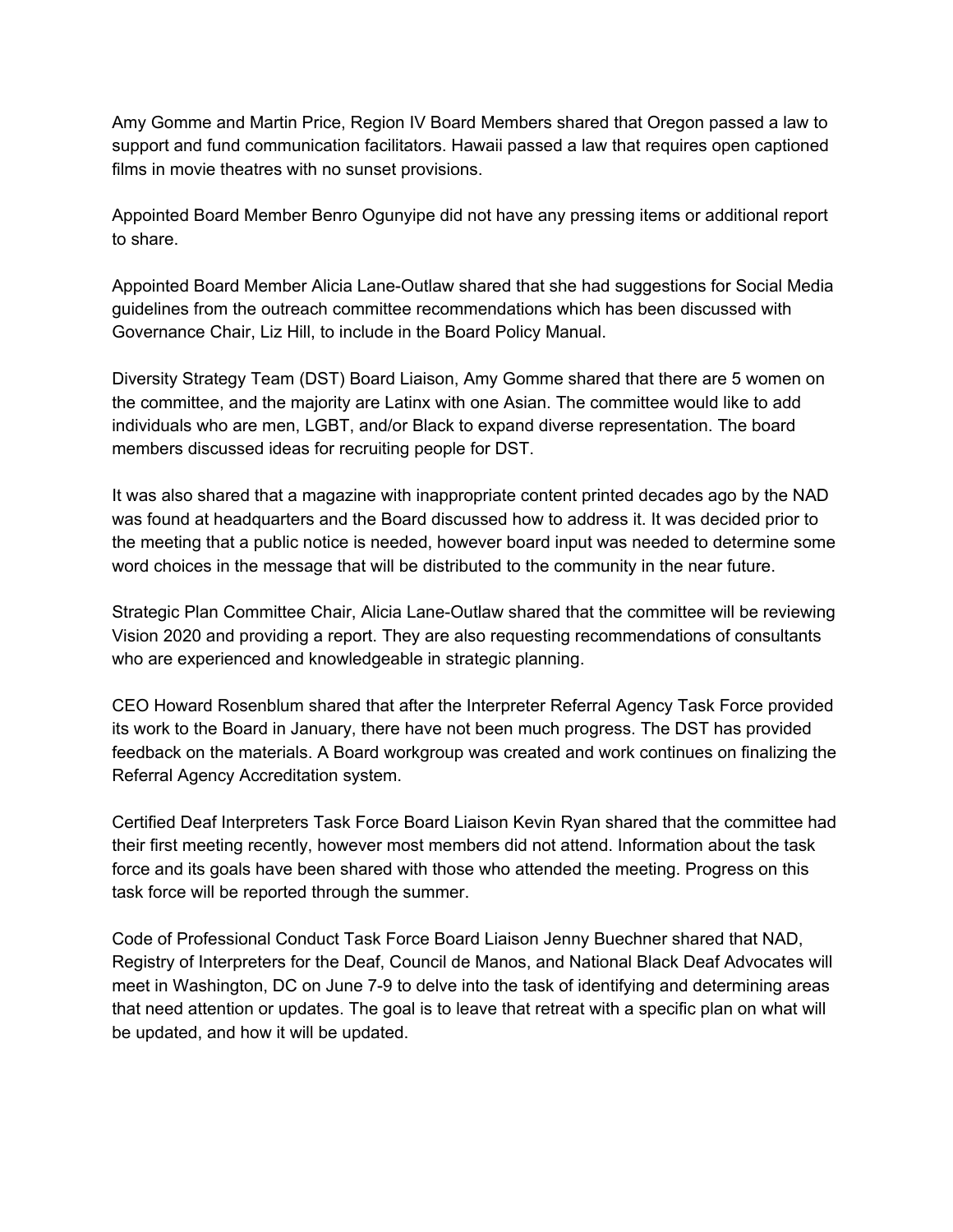Governance Chair Liz Hill shared that the committee has been reviewing the Board Policy Manual for updates, clarification, and removing duplicative language. The goal is to finish the BPM by January 2020 or April 2020 board meeting for review and approval.

State Association and Affiliate Board Representative Michelle Cline shared that the SAAC and board members has been trying to meet and have yet to meet. We hope to finalize things within the next few weeks regarding the Mentorship program launch for NLTC and the SAAC Toolkit which should be completed by next January.

Bylaws Chair Linsay Darnall, Jr. shared that Jacob Leffler is interested in the committee.

National Employment Resource Center Board Liaison Holly Ketchum shared that the work of the committee has completed its task. They are interested in conducting a survey to collect feedback on the website information and content, however the timing is not right due to many other surveys happening. They hope to be able to do this sometime in the future.

Video Remote Interpreting (VRI) Committee Board Liaison Holly Ketchum shared that the issues and criteria for Court/Legal use is similar to VRI in medical environments, with some additional concerns. The committee will meet again in June, and hope to have more information for the board at its next meeting in October.

Vocational Rehabilitation Committee report will be shared tomorrow.

Public Policy Board Liaison, Steve Lovi shared that there is still no committee chair, and discussed the nature of the committee and how reporting from the committee has evolved over the years. There was a discussion about whether the Public Policy committee should be a part of Headquarters operation, under the Policy Institute, instead of under the directive of the Board of Directors. Further discussion is needed, and if this is a recommendation, the Bylaws committee may need to make recommendations for updates in the Bylaws.

President Melissa Draganac-Hawk called for a recess at 5:00 pm.

# **May 18, 2019, at the Indiana School for the Deaf in Indianapolis, IN.**

Board Members Present: President Melissa Draganac-Hawk (2018-2020), Secretary Jenny Buechner (2018-2020), Treasurer Michelle Cline (2018-2020), Region I Representatives: Liz Hill (2018-2022) and Steve Lovi (2016-2020), Region II Representatives Kevin Ryan (2018-2022) and Linsay Darnall, Jr. (2016-2020), Region III Representatives: Holly Ketchum (2016-2020) and Steve Hamerdinger (2018-2022), Region IV Representatives Amy Gomme (2018-2022) and Martin Price (2016-2020), Appointed Board Members Alicia Lane-Outlaw (2018-2020) and Benro Ogunyipe (2018-2020).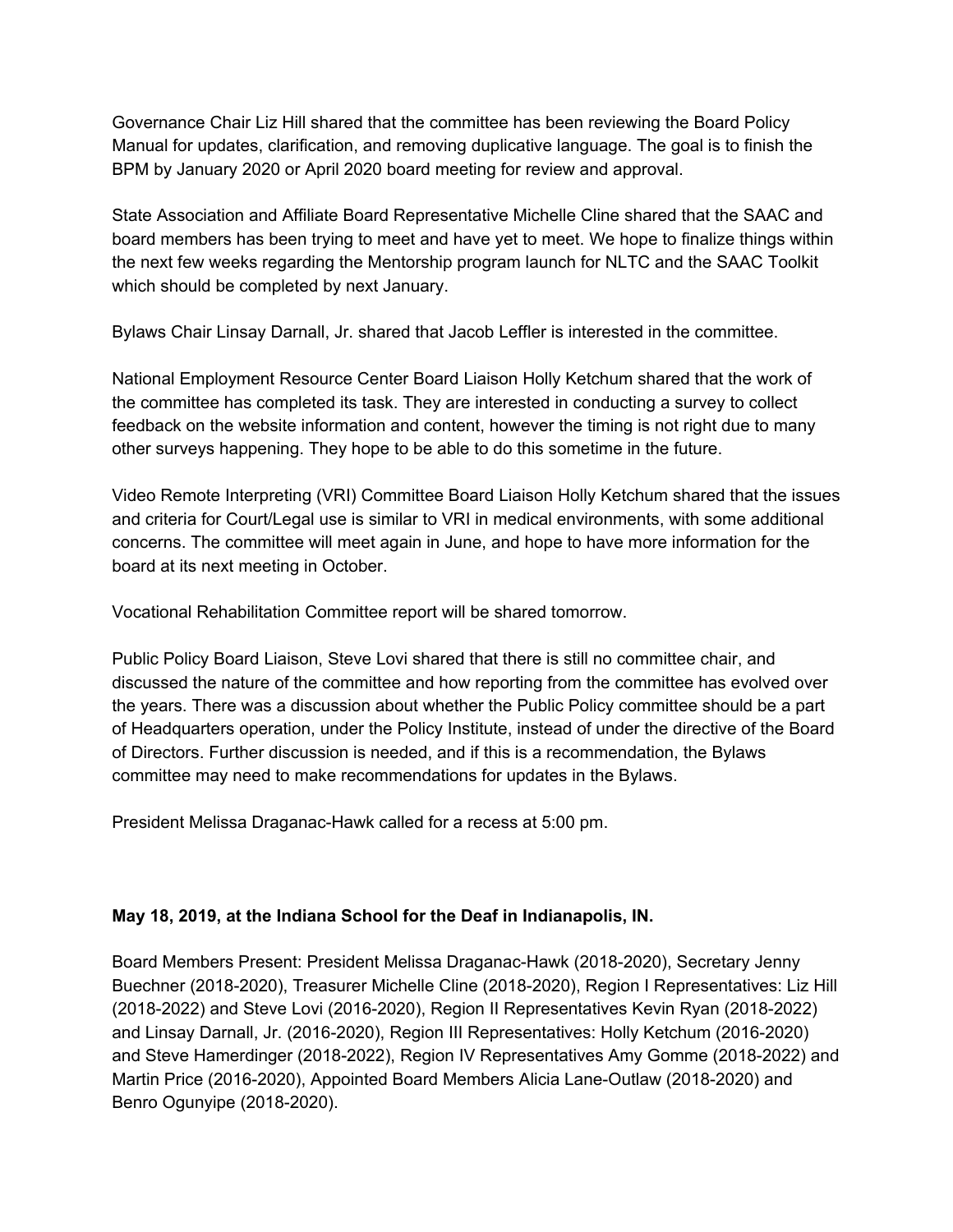Ex Officio Member: Howard Rosenblum, Chief Executive Officer.

Staff: Lizzie Sorkin, Communications Director.

Visitors: Beth Pickering James Carr Barb Gantt Gary W. Olsen Brandon Cooper Janis Tester Charleen Sculley Lisa Chamberlain Daniel Chamberlain

President Melissa Draganac-Hawk began the meeting and called for an Executive Session at 7:46 am.

President Melissa Draganac-Hawk ended the Executive Session and called for a recess at 9:04 am.

The meeting resumed at 9:26 am.

#### Section Reports

DeafBlind Section Board Liaison Jenny Buechner shared that the section is not active yet due to not having met the minimum number of members yet. It takes time from Board approval to full activation, due to people needing to join the section by adding it to their existing membership, or awaiting for their membership renewal to join the section.

Deaf Culture and History Section Board Liaison Linsay Darnall, Jr. shared that DCHS Chair Michael Reis has drafted a report that will be distributed to the section members. They will need to elect a new chair soon.

Deaf Education Section Board Liaison Michelle Cline shared that the upcoming National Deaf Education Conference to be held in Austin, Texas is sold out. The Section has its own board, and have been meeting regularly, and will have an in-person meeting in Austin. They will continue to have their conference annually, during odd years it will be held on their own, and during even years, it will be held during the NAD Biennial Conference.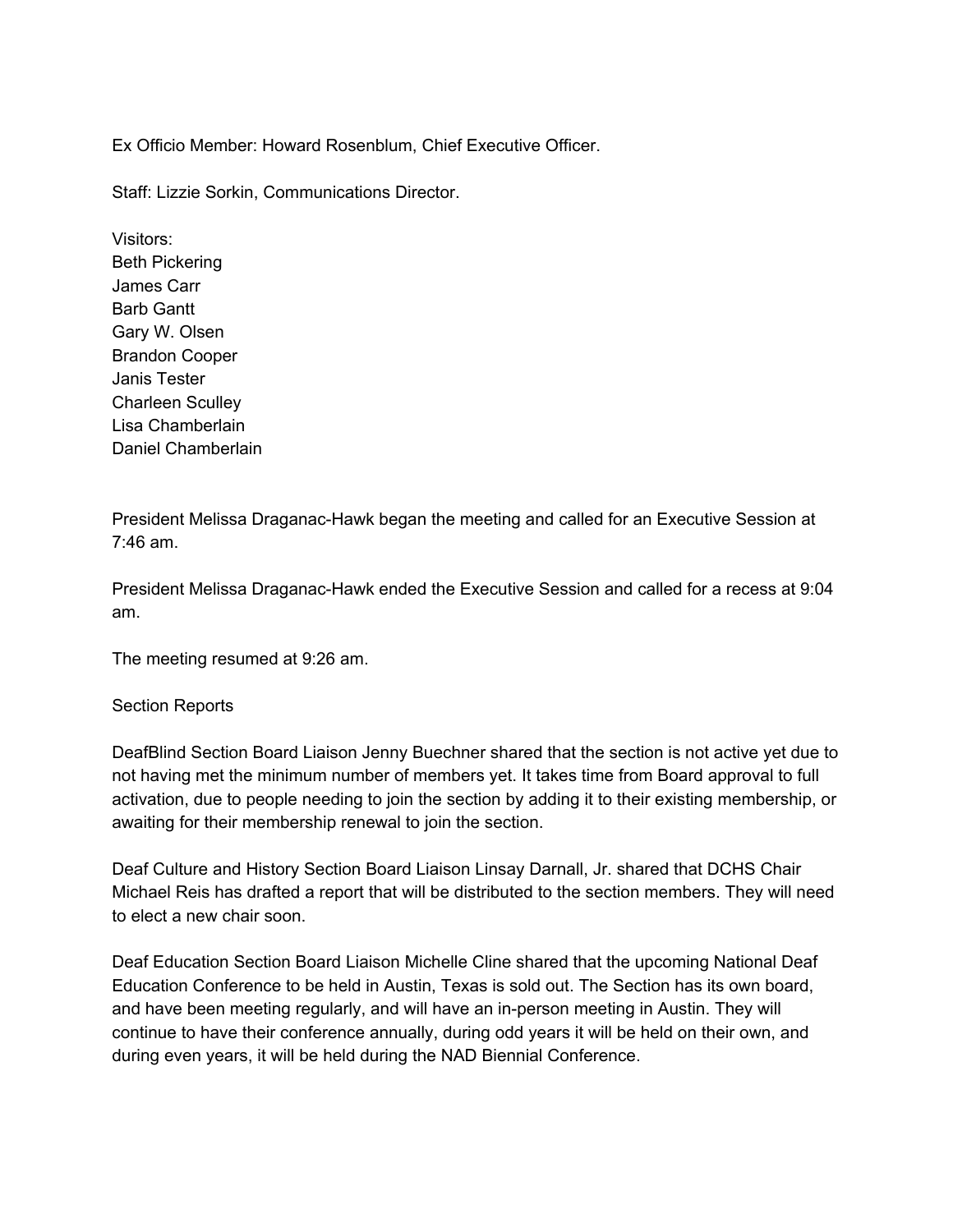Past Board Section Board Liaison Steve Lovi shared that they are currently focused on fundraising.

Interpreter Section Board Liaison Jenny Buechner shared that the section has not had a chair in a long while, and will work on the process of selecting a chair after this board meeting.

There is a need to clarify or identify a board liaison for the Senior Citizen Section.

Youth Section Board Liaison Martin Price shared that the section will be sending four (4) representatives to the World Federation of the Deaf Youth Section conference. They have recently elected region reps for their section board, and filled in all regions except for Region 3.

It was discussed by the Board that we would like to see a vlog from the delegates attending WFDYS to learn about their experience.

LGBT Section Board Liaison Alicia Lane-Outlaw shared that the section has two primary goals. First, they will develop resources to promote accessibility for deaf LGBT people at community events such as Pride events. Second goal is to plan their luncheon at the NAD Biennial Conference.

Deaf Business Advocacy Section Board Liaison Michelle Cline shared that they are dissolving the section, and have some remaining funds. One idea is to donate \$1,000 to the DeafBlind section, and the remainder of their funds will go towards hosting an event at the 2020 NAD Biennial Conference.

Updates on Priorities.

Priority: Focusing on Systemic Barriers in Vocational Rehabilitation Services for the Deaf/HH. Board Liaison Holly Ketchum shared that the committee has met several times and have reached out to various states and their Vocational Rehabilitation services to get their policies and procedures and regulations. The committee's next steps are to determine how this information will be analyzed and shared.

Priority: Establish a Task Force with Deaf Seniors of America (DSA) on all aging-related issues. Board Liaison Martin Price shared that the Task Force has been meeting biweekly. They have identified three goals.

- 1. Develop resources for where deaf seniors can go for services -- related to housing, nursing homes, assisted living, and senior communities.
- 2. Develop three sets of checklists to begin with and develop additional checklists as needs are identified.
	- a. For seniors to determine if they have all of the important paperwork ready such as a will, power of attorney, insurance, and other important papers.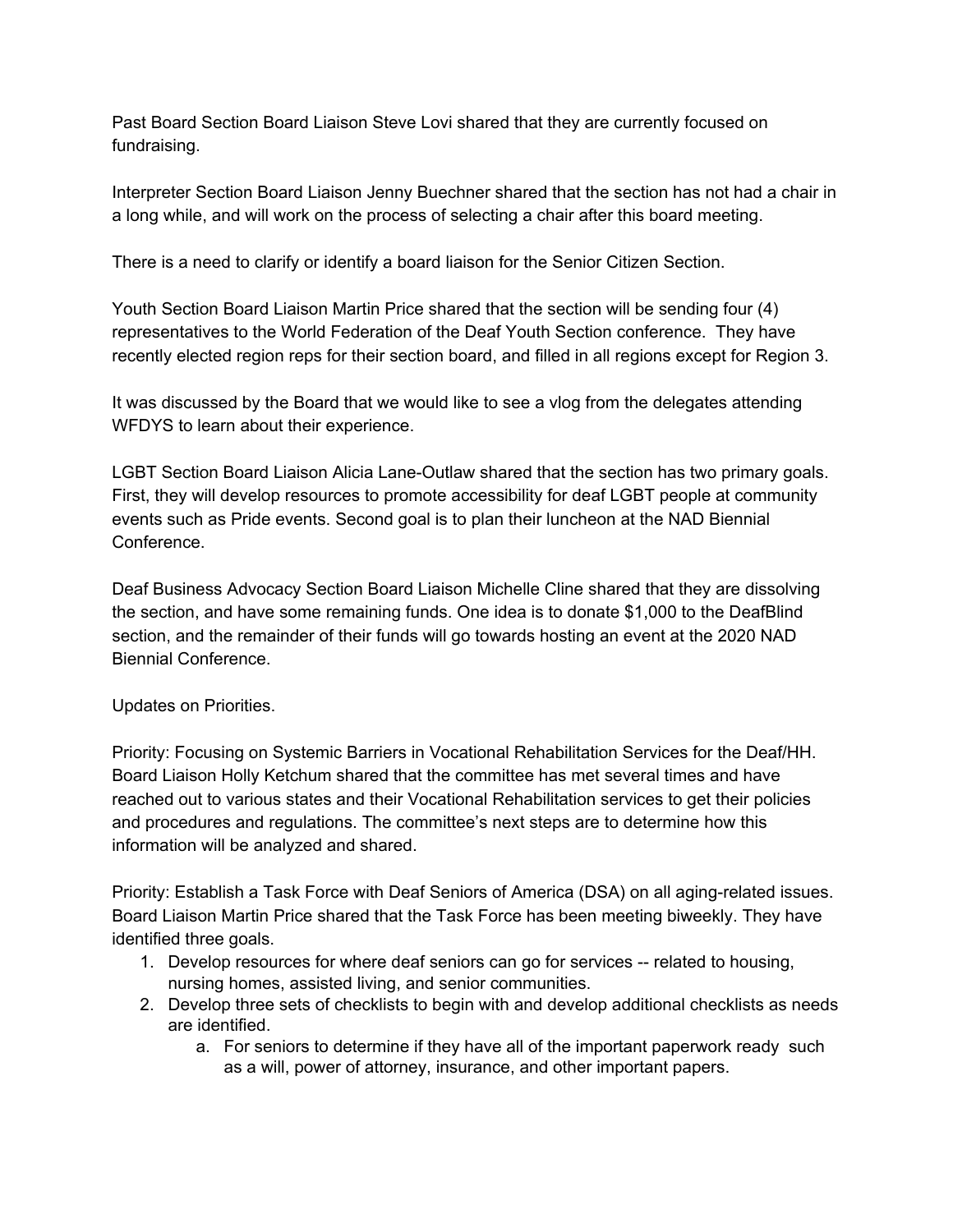- b. For seniors and their families when considering medical facilities to identify whether they are accessible, have staff who can sign, or will provide interpreters, or offer the ability to hook up a videophone, and more.
- c. For caregivers to identify what they need in order to work effectively with seniors who are deaf or hard of hearing.
- 3. Create a list of locations for housing resources to be made available on the NAD website.

A survey is being conducted by Gallaudet University for a grant with the National Institute of Health (NIH). The state of Arizona is also conducting a survey, which will be shared with the task force. This will allow for validation of data collected. The data collected will be presented at the DSA Conference.

President Melissa Draganac-Hawk called for a recess at 10:35 am.

Meeting resumed at 10:49 am.

### Priority: National Parent Campaign

Board Liaison Michelle Cline shared that the name of this priority has been changed to National Family Campaign to reflect that families that have deaf children are made up of different family members and not necessarily parents. There is a dialogue on how to inform the community about the name change. It was decided that the delegates would be informed, and included in President Melissa Draganac-Hawk's report.

The committee consists of people from NAD as well as from American Society of Deaf Children (ASDC) due to their familiarity with parents and families. ASDC has over 200 families signed up for the Sign On program to learn sign language. They are looking into how families find out information about resources available for deaf children. The committee is also developing plans for ASL Immersion for families for the NAD Conference in 2022. The committee is working with Educational Advocates, looking into ways for how State Associations can engage with families, and one possibility is by having them host Family Weekend.

Priority: Campaign to spotlight the oppression of Deaf people within the justice system. At this time there are not enough people on the subcommittee focusing on law enforcement. There is a need to recruit not only deaf community members, but law enforcement officers (current and retired are both welcome). Many states have basic deaf culture training, but it does not address the issue of shooting and other incidents among deaf people and law enforcement officers. There is a need for a training of some sort to address the issue. Headquarters is working with the National Association of State Administrators of the Deaf and Hard of Hearing (NASADHH) on this topic as well. They are developing a training curriculum, and one of the NASADHH member commissions has hired an expert who is experienced with law enforcement trainings and curriculums.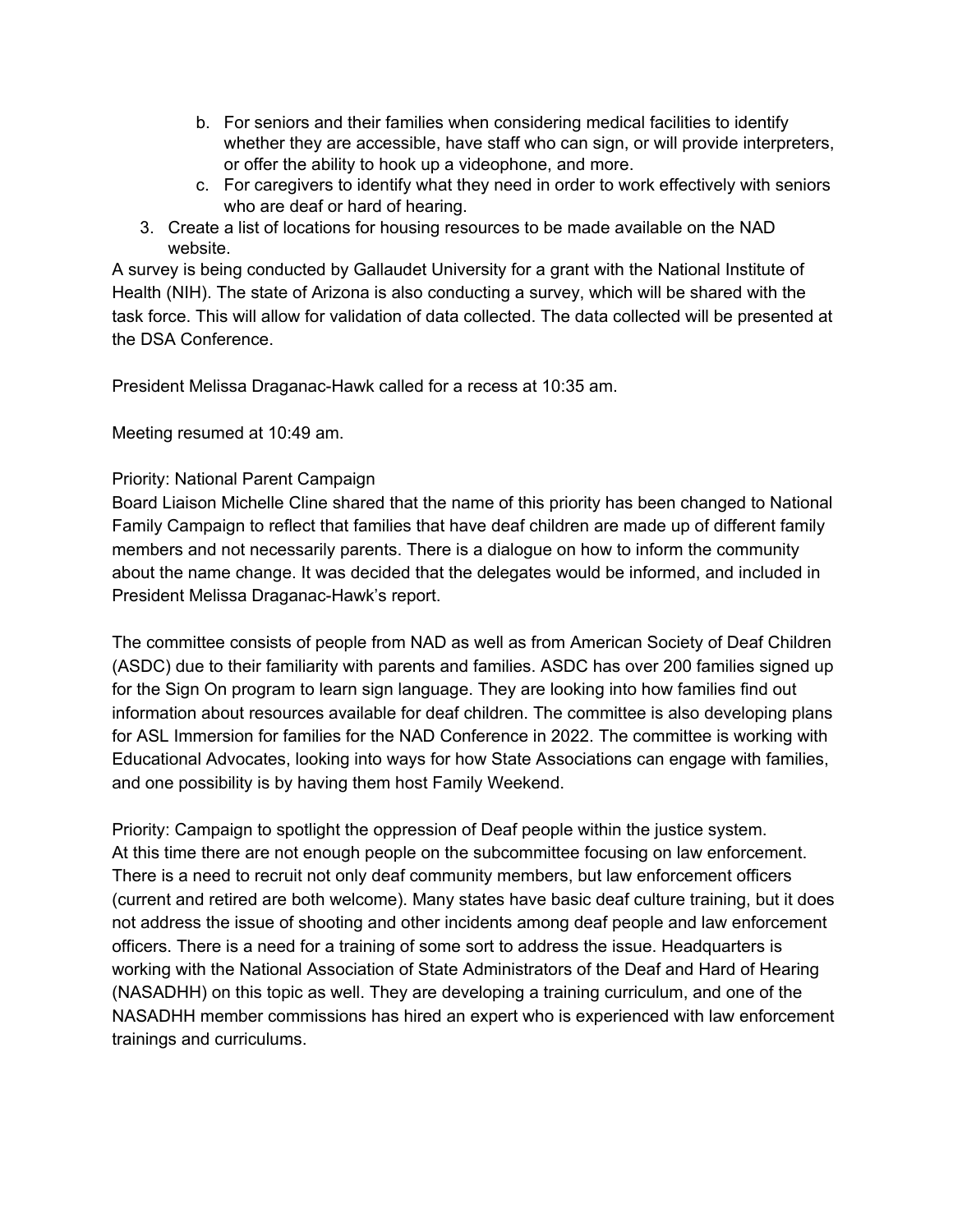Priority: Restoring the Deaf community's confidence in the sign language interpreting profession by strengthening our partnership with the interpreters.

Board Liaison Jenny Buechner shared that the CPC Task Force will be meeting in June to work on the Code of Professional Conduct. The Board workgroup will reconvene to address the position statement portion of the priority. The sections about RID certification in the priority are out of our control, however the NAD board is aware of the community concerns, and are keeping a close eye on certification.

Rapid Response Team Chair, Alicia Lane-Outlaw shared with the board that the BPM has language on communication policy but with a limited focus on crises that impacts the NAD directly. There is a need to make updates to BPM to reflect the current climate, social media, and the need for rapid responses in certain situations. The committee has also discussed the need to identify situations of which should be handled by Headquarters, and by the Board, in hopes that over time the majority will be handled by Headquarters.

President Melissa Draganac-Hawk led a discussion about whether the National Leadership Training Conference (NLTC) should continue as is, or if it should be changed or discontinued. The board decided to keep the NLTC as is. Discussion about the upcoming NLTC in Little Rock, Arkansas took place, focusing on workshop topics, assignments, and scheduling.

President Melissa Draganac-Hawk called for a recess at 12:00 pm.

The meeting resumed at 1:05 pm.

Remarks were made by board members of the Indiana Association of the Deaf.

The board conducted work sessions focusing on three areas, the Board Policy Manual, Strategic Planning, and 2020 NAD Conference theme.

The meeting resumed in session at 3:16 pm.

Treasurer Michelle Cline led a discussion about the board's role and responsibility in fundraising, as well as ideas the board can pursue to help raise funds.

MOTION: Michelle Cline moved to recognize the Indiana Association of the Deaf and the Indiana School for the Deaf for their hard work in planning and hosting the NAD Board meeting. Seconded by Steve Hamerdinger. CARRIED.

The board briefly discussed upcoming State Association conferences, and making note of our appearances at those conferences for the Annual Report.

President Melissa Draganac-Hawk thanked everyone for their participation in this board meeting.